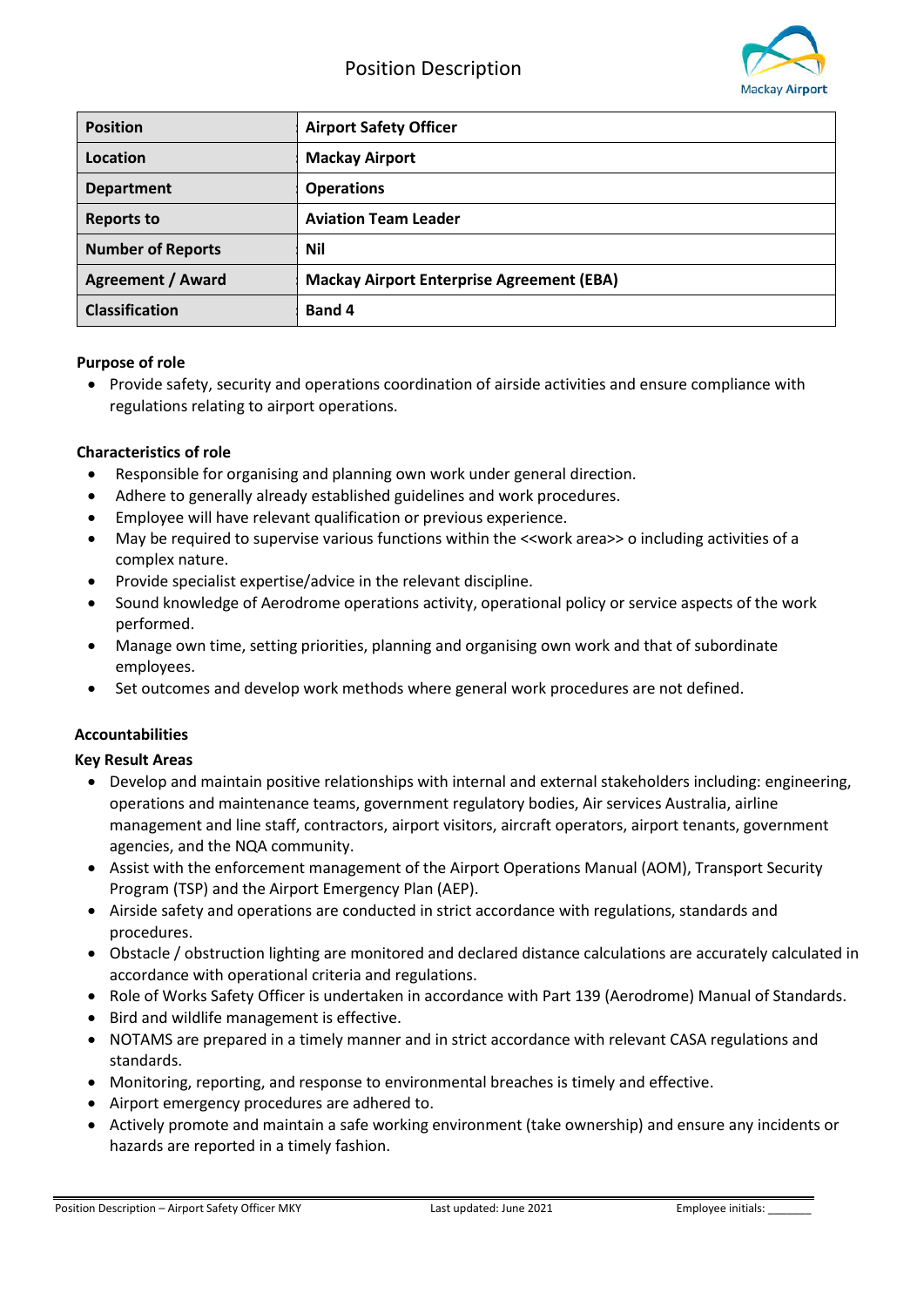

- Understand and undertake what is expected of me under the DAMP and am compliant.
- Comply with environmental legislation including NQA's environmental policies and procedures.
- Demonstrate conduct in a manner in which I am supporting NQA's Vision and Values.

## **Duties and Responsibilities**

- Ensure movement area is safe and secure for aircraft operations by continual inspection of airside facilities and taking appropriate corrective action as per the AOM.
- Maintain daily logs on all airport operational matters.
- Perform surveillance of operating practices and train and supervise CA staff, contractors and other personnel, to ensure they are conducted in accordance with the relevant standards and regulations
- Monitor obstacle/obstruction lighting and the OLS for infringements and undertake calculations of declared distances as required.
- Perform role of Works Safety Officer as detailed in Part 139 (Aerodrome) Manual of Standards and Airport Operations Manual.
- Assist with the ongoing implementation of Bird & Wildlife Management Strategy.
- Prepare, issue and cancel NOTAMS to cover changes in airport operational standards.
- Monitor and report breaches of airport environmental guidelines, and initiate spill response as required.
- Undertake duties in accordance with the AEP for all airport emergencies.
- Liaise with Air Services Australia, airlines, government agencies, airport tenants and aircraft operators on matters relating to airport operational safety.
- Assist with implementation and maintenance of Airside Vehicle Control Manual (AVCM).

# **Health, Safety, security and Environment**

- Actively promote the need to maintain a safe working environment through implementation of the Safety Management system and workplace related health and safety legislation including the CASA compliant Drug and Alcohol Management Plan (DAMP).
- Comply with local, state and federal environmental legislation, report all environmental incidents and work in accordance with NQA's Environmental and Sustainability Policies including the use of Environmental Work Procedures.

# **Environment, Social & Governance (ESG)**

- Ensure resources are consumed responsibly.
- Look for opportunities to minimise negative environmental risk and impacts from our operations.
- Look for opportunities to conserve energy and reduce waste.
- Encourage diversity and inclusion and not knowingly engage with stakeholders that could be complicit in human rights abuses.
- Demonstrate a positive culture of being inclusive, fair and respectful.
- Continually work against bribery, corruption, extortion, money laundering, modern slavery and other financial crime.
- Meet the standards and principles we have committed to uphold, follow all internal processes, controls and procedures adopted to govern NQA.
- Make decisions that comply with the law and meet the needs of our stakeholders.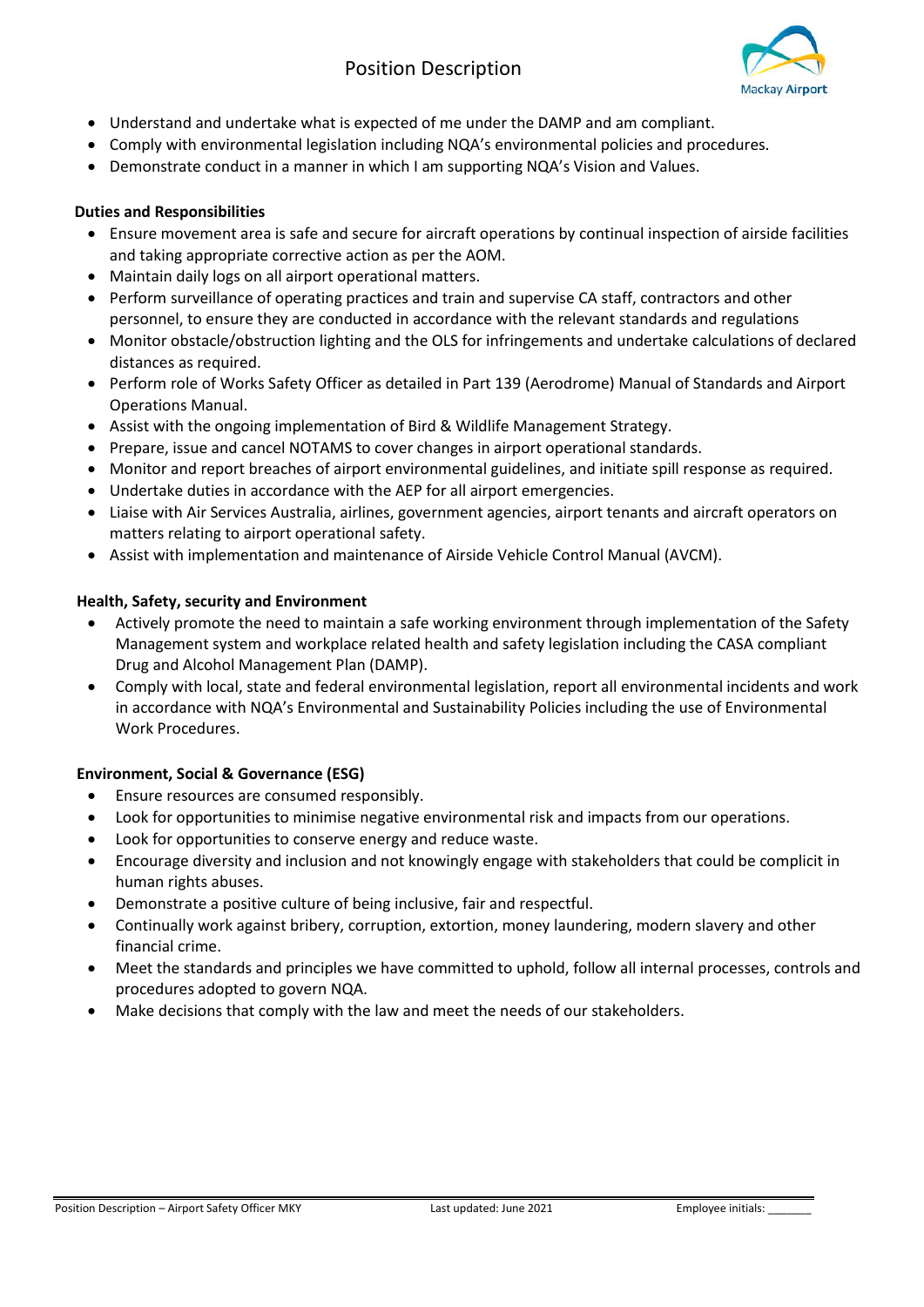# Position Description



## **Corporate Responsibilities**

- Comply with all NQA's policies and procedures.
- To actively demonstrate and endorse the Values of Cairns Airport by showing awareness and respect to our community, company, shareholders and stakeholders.

#### **Relationship Management**

Internal: NQA Management and employees. External: Sponsorship partners, Federal, state and local government bodies, industry associations, Airlines, retailers, airport operators, tourism organisations and operators.

- Ensure all interactions with internal and external parties are conducted with respect.
- Foster and maintain relationships with NQA.
- Work closely with suppliers to ensure projects are delivered efficiently.
- Participate in industry forums or committees as required and keep executive managers up to date with relevant information.

#### **Customer service**

- Ensure a high level of customer satisfaction is maintained at all times.
- Customer complaints/feedback are dealt with promptly.
- Continually improve services provided to management and employees.
- Extend and measure the customer experience at all levels (internal & external) of our offerings.

## **Qualifications, skills and experience**

- Diploma or degree qualifications in Civil Aviation Safety and Security Operations.
- Min. 3 years' experience in Civil Aviation Safety and Security role.
- Relevant experience in aerodrome airside operations.
- Relevant airside equipment experience.
- Experience, knowledge and understanding of: Airport, Airline, Civil Aviation Safety and Aviation Security Regulations.
- Experience, knowledge and understanding of the Airport Manual, and relevant Security and Emergency Plans.
- Standard computer literacy skills.
- High level interpersonal, relationship building and influencing skills.
- Excellent problem solving, conflict resolution and negotiation skills.
- Excellent organisational, time, task and priority management.
- Advocate for teamwork, collaboration and customer service.

# **Licences / Certificates Required (or to obtain)**

- Radio Telephone Operators Proficiency Certificate (former Flight Radio Telephone Licence)
- Firearms Licence
- Current Queensland Class C drivers' licence
- Aviation Security ID Card (ASIC)
- Authority to Drive Airside (ADA)
- 30215 Qld Course in General Safety Induction (Construction Industry)